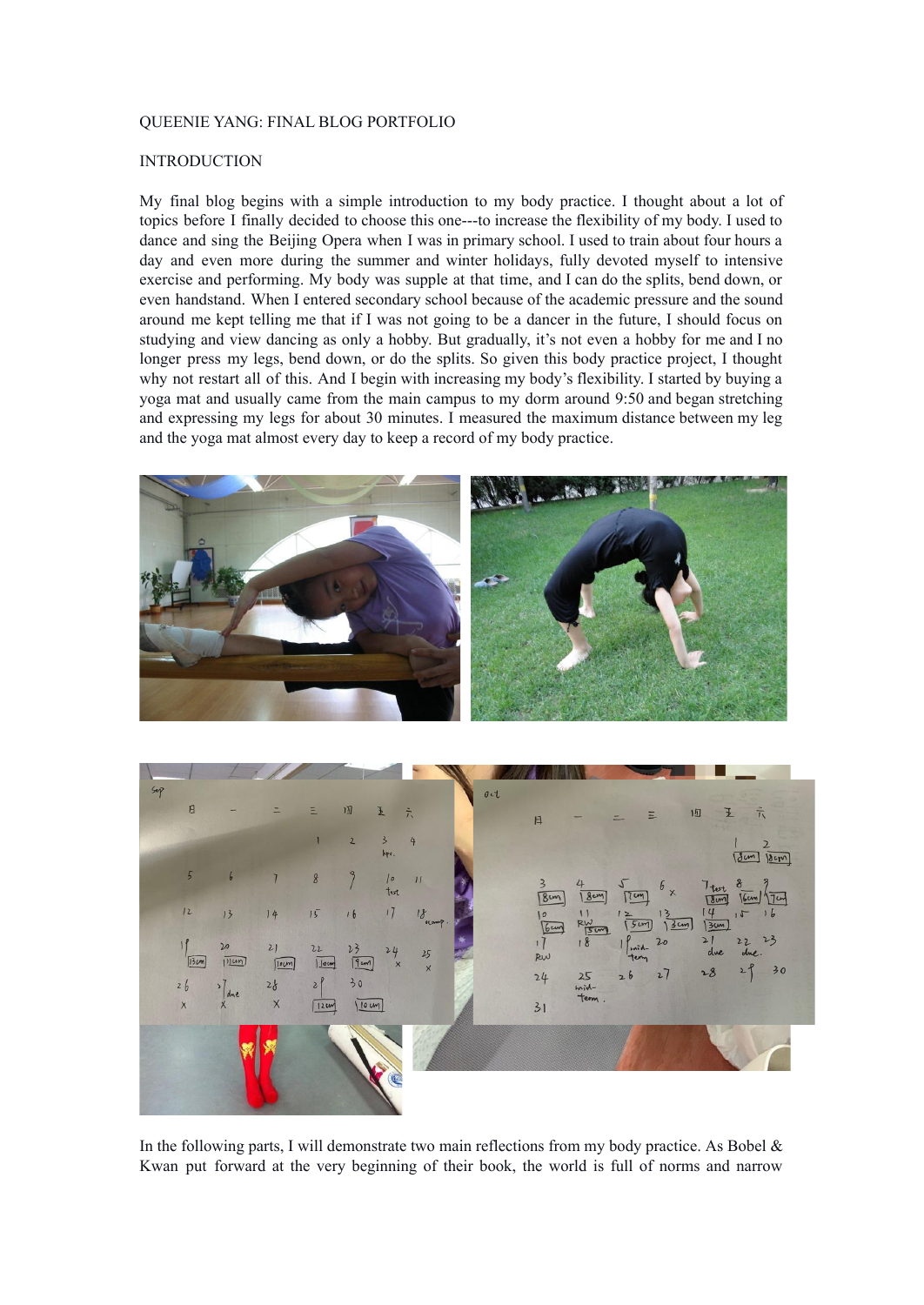notions, it keeps telling us what to do and what to avoid (2019: 1). On the other hand, the authors came up with the idea of "body as a battleground". That is, "individuals don't always play by the rules, and they challenge cultural embodiment norms" (Bobel & Kwan 2019: 2). The body part of this final blog follows the same flow.

## A CHANGE?

Just like what I mentioned in the first post about the concept of "body-minds", the changes in my mind happened along with the change of my body and they supplement each other. I do realize something didn't come up to me before, especially the reason I started dancing.

One day, when I was stretching, my roommate came in, I was surprised to find that she can almost do the splits. According to her, she used to dance too. "Every girl must practice dancing more or less in their childhoods," she said. Her words left me in deep thought. Indeed, from the very beginning, it seems one reason for me to start dancing is the norms that girls are supposed to dance. When I was in primary and secondary school, the dance troupe for the school only had girls and if a boy showed his interest in dancing, he would be considered strange. Also, parents take girls to attend dance lessons while taking boys to robot lessons. I used to take it for granted but after the lecture, I came to realize that the cultural and social environment created certain norms and values which affect our thoughts and practices. Also, with digital information and communication technologies surging into our lives, our identity, liberty, and privacy have been undermined and our choices have interfered (Schüll 2016: 195). Along with that, I came to rethink that maybe those dancing lessons I took when I was young are a form of gendering my body.

I used to think dancing is my hobby and it's 100% my choice. But now I realized that I am partly made to enjoy dancing by my parents who are as well influenced by this society to be specific about the norms, the power, the value within.

#### AN INSIST?

After knowing my body practice project and my past dance experience. One of my friends asked me what types of dances I used to do. To be honest, I have practiced many types of dances, mainly focusing on folk dance and classic dance. And when I mentioned that I have learned ballet I can see her eyes open wider and said, "that's so 'high class'." I soon recalled that we had learned the term "social class" in the lecture. After some chatting with her, I do realize she as well as many other people think that ballet is something elegant and high class and only rich families send their kids to practice ballet, while street dance gives people a sense of randomness and "lower class". "It seems you have to master a lot of skills to dance ballet, but you can learn street dance within two hours," she added. I admit that ballet is a very difficult type of dance, but street dance is a great technique as well. For me, I like the grace and pride of ballet at the same time I enjoy street dance as it's very down-to-earth and easy to join to share the happiness of dancing.

Personally, I don't think there are high or low dance types and I do believe class and taste are something made instead of born. The lower and middle class may have fewer chances to contact ballet and then enjoy ballet. But upper-class parents send their kids to learn it and those kids were partly made to like it. During my dancing career, I met a lot of people that are not doing the type of dance they enjoy. When reading Sharp (2000: 299) I remembered the author asked a very key question that is "do they ultimately generate pain or happiness?" Will their bodies, as well as their minds, be controlled by society starting from no rights, no limited control, to losing the full ownership of the body?

I believe I insist on thinking that all dance types are equal and should be chosen deliberately instead of as a way of showing class.